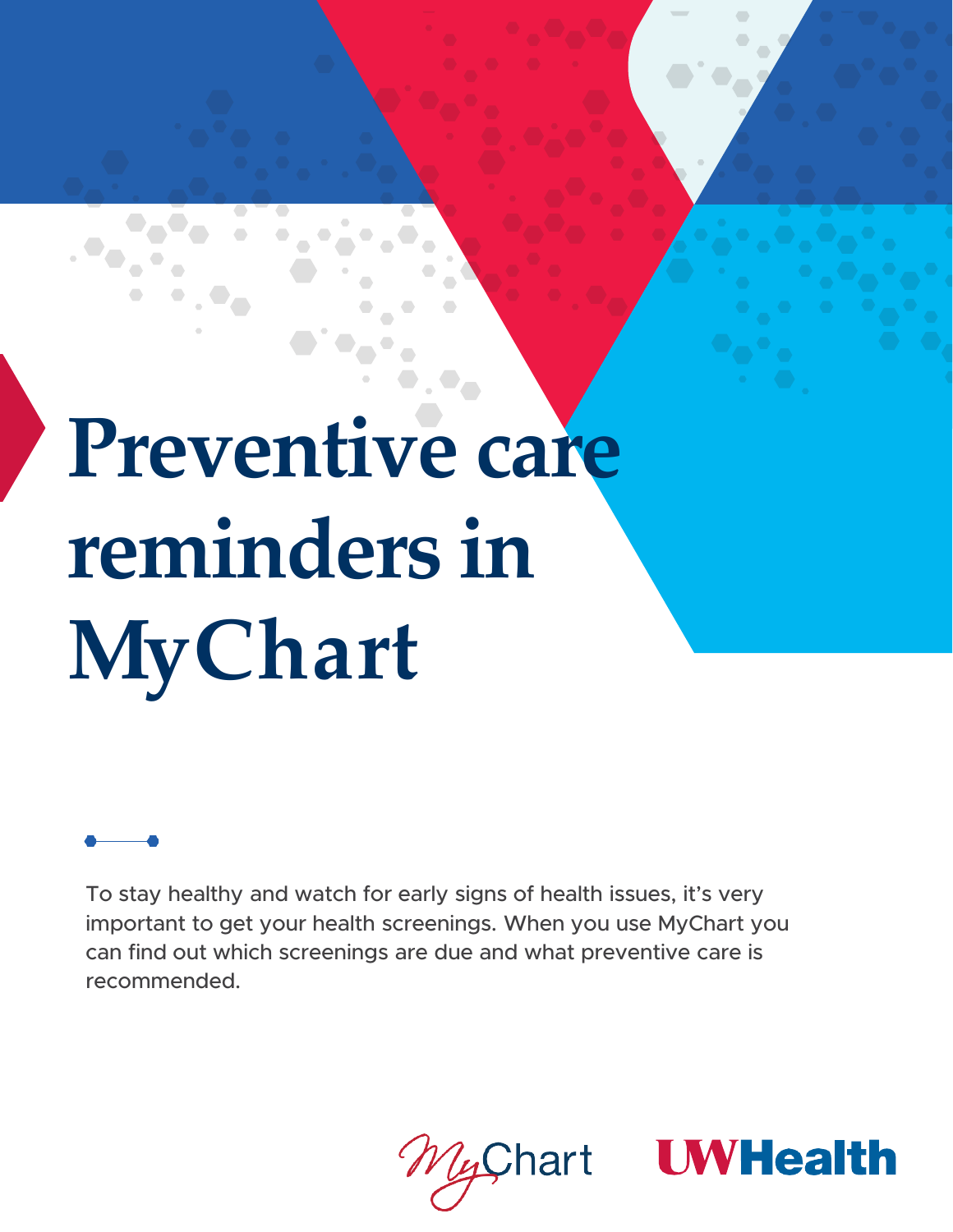## **Email reminder**

When you are due for preventive care, you will receive an email or notification on your smart device.



### **Letter**

Once logged into MyChart, you will see a link to open a letter. The letter explains what is due.



*MyChart® is a registered trademark of Epic Systems Corporation.*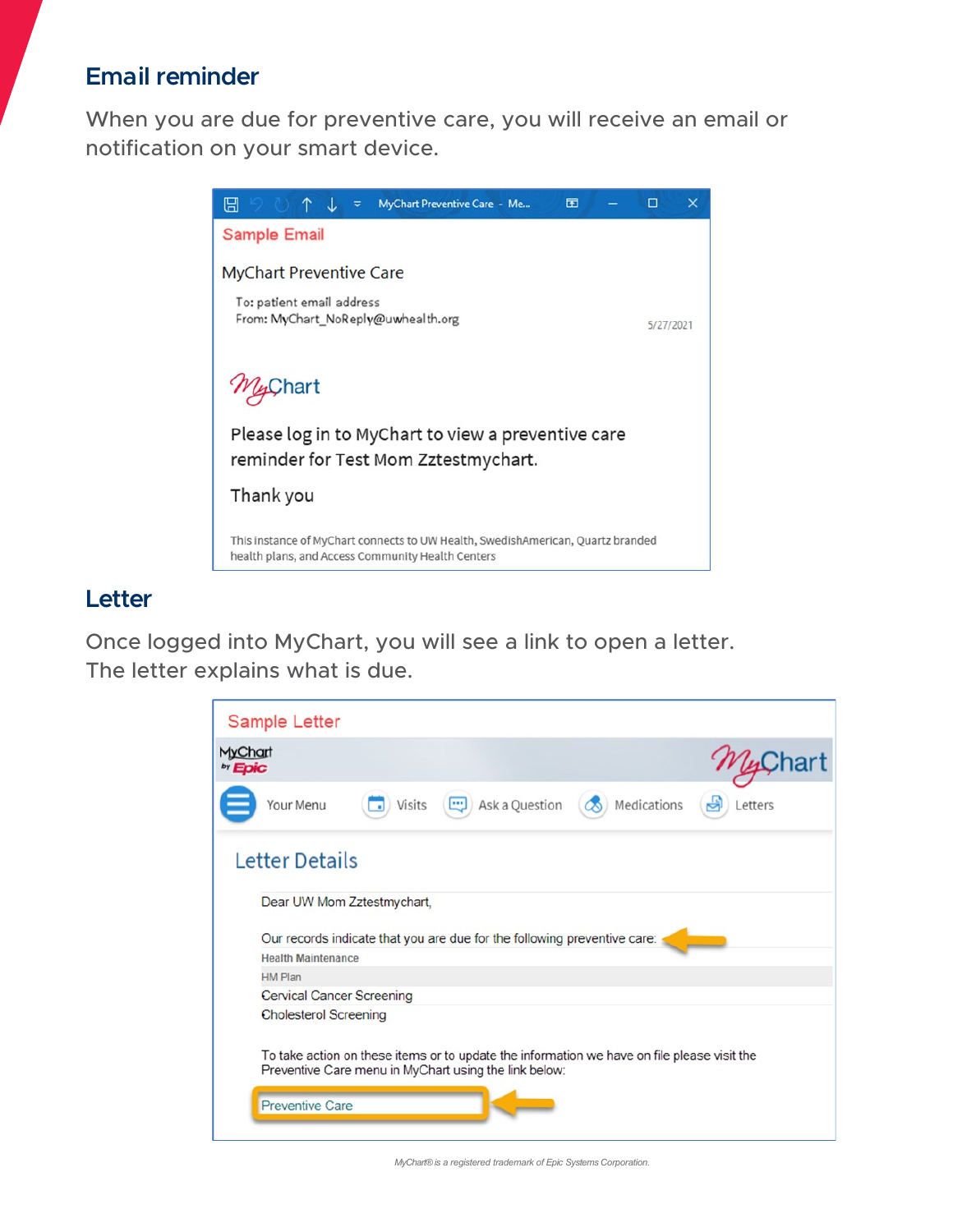# **Preventive Care Page**

View more information about screenings on the Preventive Care Page. Find this page by clicking the link in the letter (shown on previous page) or by using the options below:

**EXEL Click the link on the homepage when topics are "due." (If none are due,** this view won't be shown.)